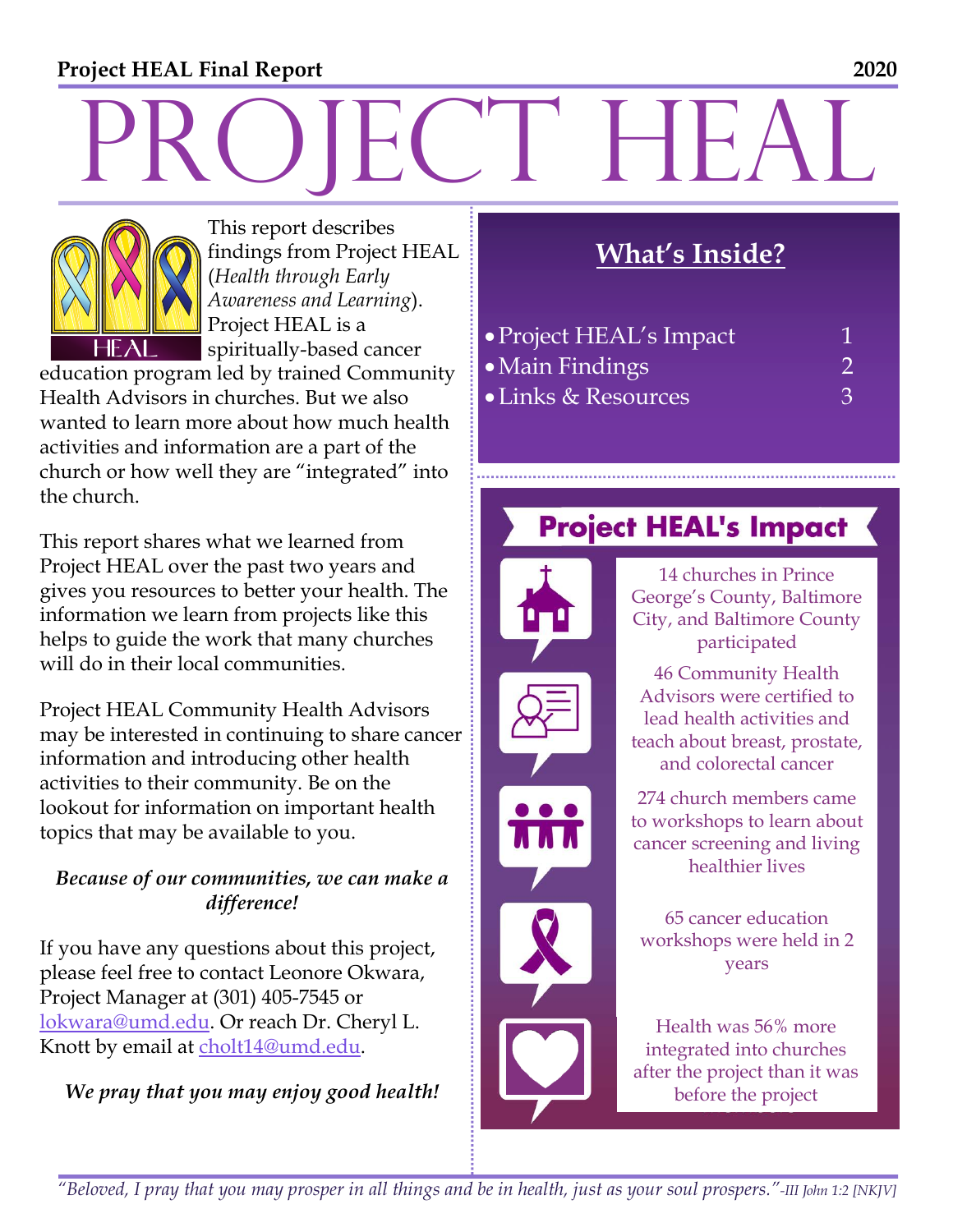#### **Project HEAL Main Findings**

*Including health as part of church operations (integration) increased in churches after one year of participation in Project HEAL. Structures, Processes, Resources, and Communication are four ways to measure health integration.*

> **Organizational Structures**

- Structures are organized ways to oversee health activities in the church like health ministries
- Churches had 20% more structures than they had before the project

## **Organizational Resources**

- Resources are the tools available that make promoting health easier like space and funding
- Churches had 90% more resources than they had before the project

#### **Organizational Processes**

- Processes are the administrative ways health is included in the church like staffing and health policies
- Churches used 54% more processes than they did before the project

### **Organizational Communication**

- Communication is how health information is spread within the church like bulletins and including health in sermons
- Churches communicated 14% more than they did before the project

### **Health Integration Scores in Churches after 12 Months**



*Maximum scores: Structures - 5, Processes - 9, Resources - 9, Communication - 16, Total - 39*